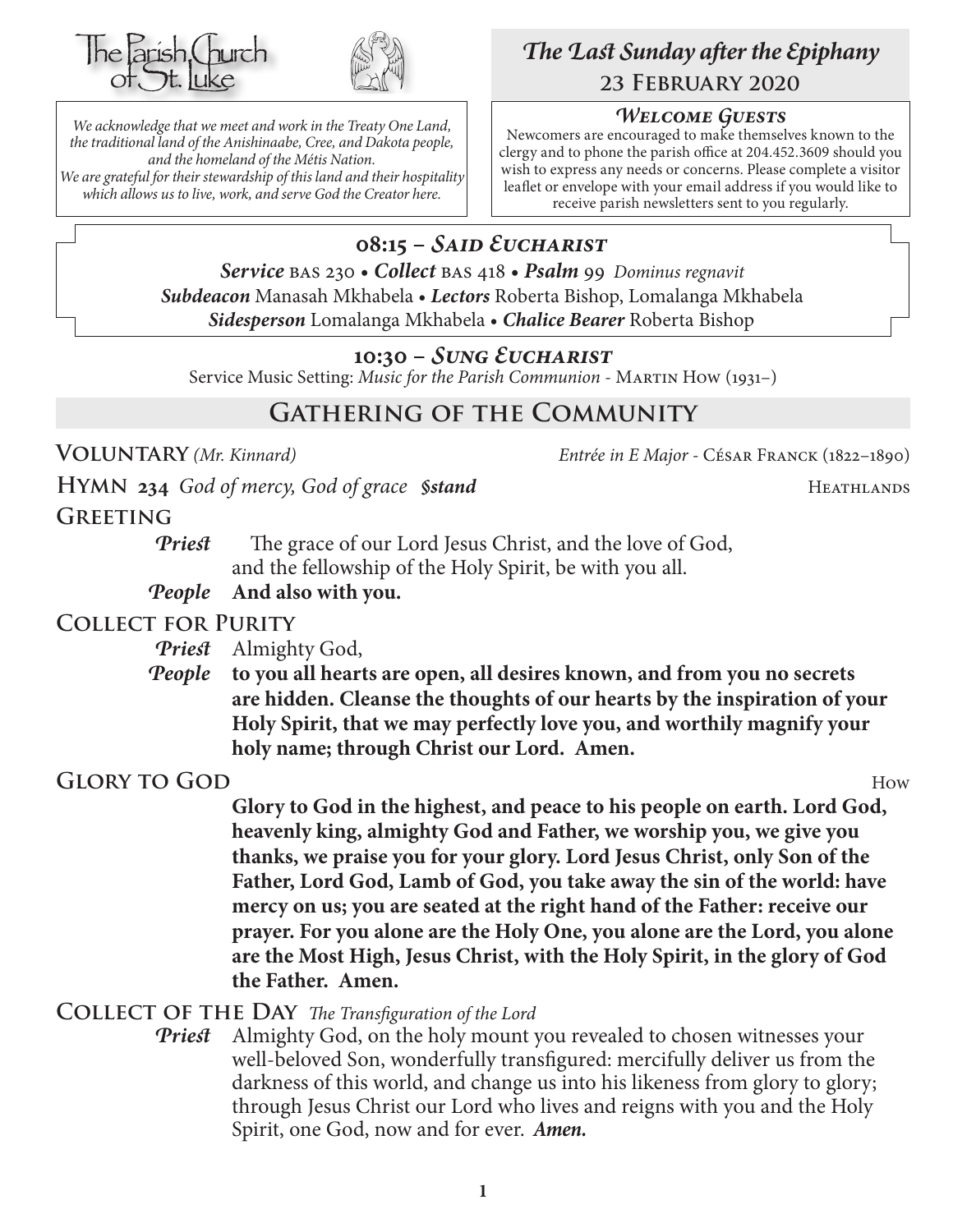# **Proclamation of the Word**

#### **First Lesson** *Exodus 24.12–18 §sit*

*Lector* A Reading from the Book of Exodus.

The Lord said to Moses, "Come up to me on the<br>mountain, and wait there; and I will give you the<br>tablets of stane, with the layers of the commandment tablets of stone, with the law and the commandment, which I have written for their instruction." <sup>13</sup>So Moses set out with his assistant Joshua, and Moses went up into the mountain of God. 14To the elders he had said, "Wait here for us, until we come to you again; for Aaron and Hur are with you; whoever has a dispute may go to them." <sup>15</sup>Then Moses went

up on the mountain, and the cloud covered the mountain. 16The glory of the Lord settled on Mount Sinai, and the cloud covered it for six days; on the seventh day he called to Moses out of the cloud. <sup>17</sup>Now the appearance of the glory of the Lord was like a devouring fire on the top of the mountain in the sight of the people of Israel. 18Moses entered the cloud, and went up on the mountain. Moses was on the mountain for forty days and forty nights.

Hear what the Spirit is saying to the Church. **Thanks be to God.**

#### **Psalm** *99 Dominus regnavit Chant:* E.F. Day (1891–1983)

The Lord is King, be the people never so unpatient \* **he sitteth between the cherabims, be the earth never** so **unquiet.**<br>2 The Lord is great in Sion \* **and high above all people. so unquiet.**

- 2 The Lord is great in Sion **\* and high above all people.**
- 3 They shall give thanks unto thy Name  $*$  which is great, wonderful, and holy.<br>4 The King's power loveth judgement: thou hast prepared equity  $*$  thou hast exer-
- The King's power loveth judgement; thou hast prepared equity \* thou hast executed judgement and **righteousness in Jacob.**
- 5 O magnify the Lord our God **\* and fall down before his footstool, for he is holy.**
- 6 Moses and Aaron among his priests, and Samuel among such as call upon his Name **\* these called upon the Lord, and he heard them.**
- 7 He spake unto them out of the cloudy pillar **\* for they kept his testimonies, and the law that he gave them.**
- 8 Thou heardest them, O Lord our God **\* thou forgavest them, O God, and punishedst their own inventions.**
- 9 O magnify the Lord our God, and worship him upon his holy hill **\* for the Lord our God is holy. Glory be to the Father, and to the Son, and to the Holy Ghost;**

**As it was in the beginning, is now and ever shall be: world without end. Amen.**

#### **Second Lesson** *2 Peter 1.16–21*

*Lector* A Reading from the Second Letter of Peter.

For we did not follow cleverly devised myths when<br>we made known to you the power and coming of<br>and leave Christ, but we hed heap exercit access our Lord Jesus Christ, but we had been eyewitnesses of his majesty. 17For he received honour and glory from God the Father when that voice was conveyed to him by the Majestic Glory, saying, "This is my Son, my Beloved, with whom I am well pleased." 18We ourselves heard this voice come from heaven, while we were with him on the holy mountain. 19So we

have the prophetic message more fully confirmed. You will do well to be attentive to this as to a lamp shining in a dark place, until the day dawns and the morning star rises in your hearts. 20First of all you must understand this, that no prophecy of scripture is a matter of one's own interpretation, <sup>21</sup>because no prophecy ever came by human will, but men and women moved by the Holy Spirit spoke from God.

Hear what the Spirit is saying to the Church. **Thanks be to God.**

**GRADUAL HYMN 492** *'Tis good Lord, to be here Sstand* CARLISLE (1st tune)

**Gospel** *St. Matthew 17.1–9 §face the Gospeler Gospeler* The Lord be with you. *People* **And also with you.**

**2**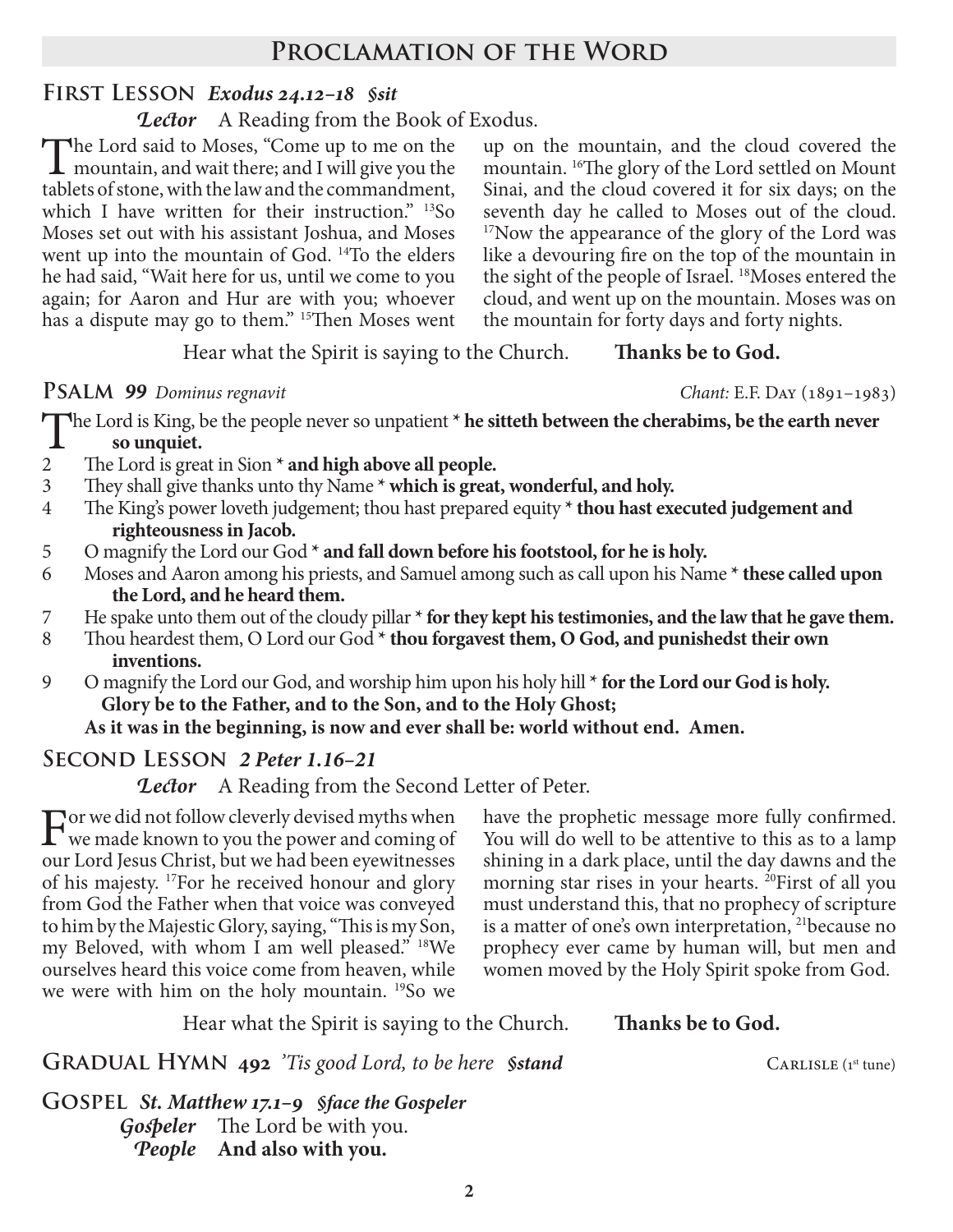#### The Holy Gospel of our Lord Jesus Christ according to St. Matthew. **Glory to you, Lord Jesus Christ.**

 $\bigcap$  ix days later, Jesus took with him Peter and James  $\mathbf{\mathcal{O}}$  and his brother John and led them up a high mountain, by themselves. 2 And he was transfigured before them, and his face shone like the sun, and his clothes became dazzling white. <sup>3</sup>Suddenly there appeared to them Moses and Elijah, talking with him. 4 Then Peter said to Jesus, "Lord, it is good for us to be here; if you wish, I will make three dwellings here, one for you, one for Moses, and one for Elijah." 5 While he was still speaking, suddenly a bright cloud overshadowed them, and from the

cloud a voice said, "This is my Son, the Beloved; with him I am well pleased; listen to him!" 6 When the disciples heard this, they fell to the ground and were overcome by fear. 7 But Jesus came and touched them, saying, "Get up and do not be afraid." <sup>8</sup>And when they looked up, they saw no one except Jesus himself alone. <sup>9</sup>As they were coming down the mountain, Jesus ordered them, "Tell no one about the vision until after the Son of Man has been raised from the dead."

The Gospel of Christ. **Praise to you, Lord Jesus Christ.**

## **Homily** *§sit*

#### **Apostles' Creed** *§stand*

*Priest* Let us confess the faith of our baptism, as we say,

*All* **I believe in God, the Father almighty, creator of heaven and earth. I believe in Jesus Christ, his only Son, our Lord. He was conceived by the power of the Holy Spirit and born of the Virgin Mary. He suffered under Pontius Pilate, was crucified, died, and was buried. He descended to the dead. On the third day he rose again. He ascended into heaven, and is seated at the right hand of the Father. He will come again to judge the living and the dead. I believe in the Holy Spirit, the holy catholic Church, the communion of saints, the forgiveness of sins, the resurrection of the body, and the life everlasting. Amen.**

#### **Prayers of the People** *§stand, sit, or kneel*

#### **Confession and Absolution**

- *Priest* Dear friends in Christ, God is steadfast in love and infinite in mercy; he welcomes sinners and invites them to his table. Let us confess our sins, confident in God's forgiveness. Most merciful God,
- *People* **we confess that we have sinned against you in thought, word, and deed, by what we have done, and by what we have left undone. We have not loved you with our whole heart; we have not loved our neighbours as ourselves. We are truly sorry and we humbly repent. For the sake of your Son Jesus Christ, have mercy on us and forgive us, that we may delight in your will, and walk in your ways, to the glory of your name. Amen.**
- *Priest* Almighty God have mercy upon you, pardon and deliver you from all your sins, confirm and strengthen you in all goodness, and keep you in eternal life; through Jesus Christ our Lord.*Amen.*

#### **The Peace** *§stand*

*Priest* The peace of the Lord be always with you.

*All* **And also with you.**

## **Celebration of the Eucharist**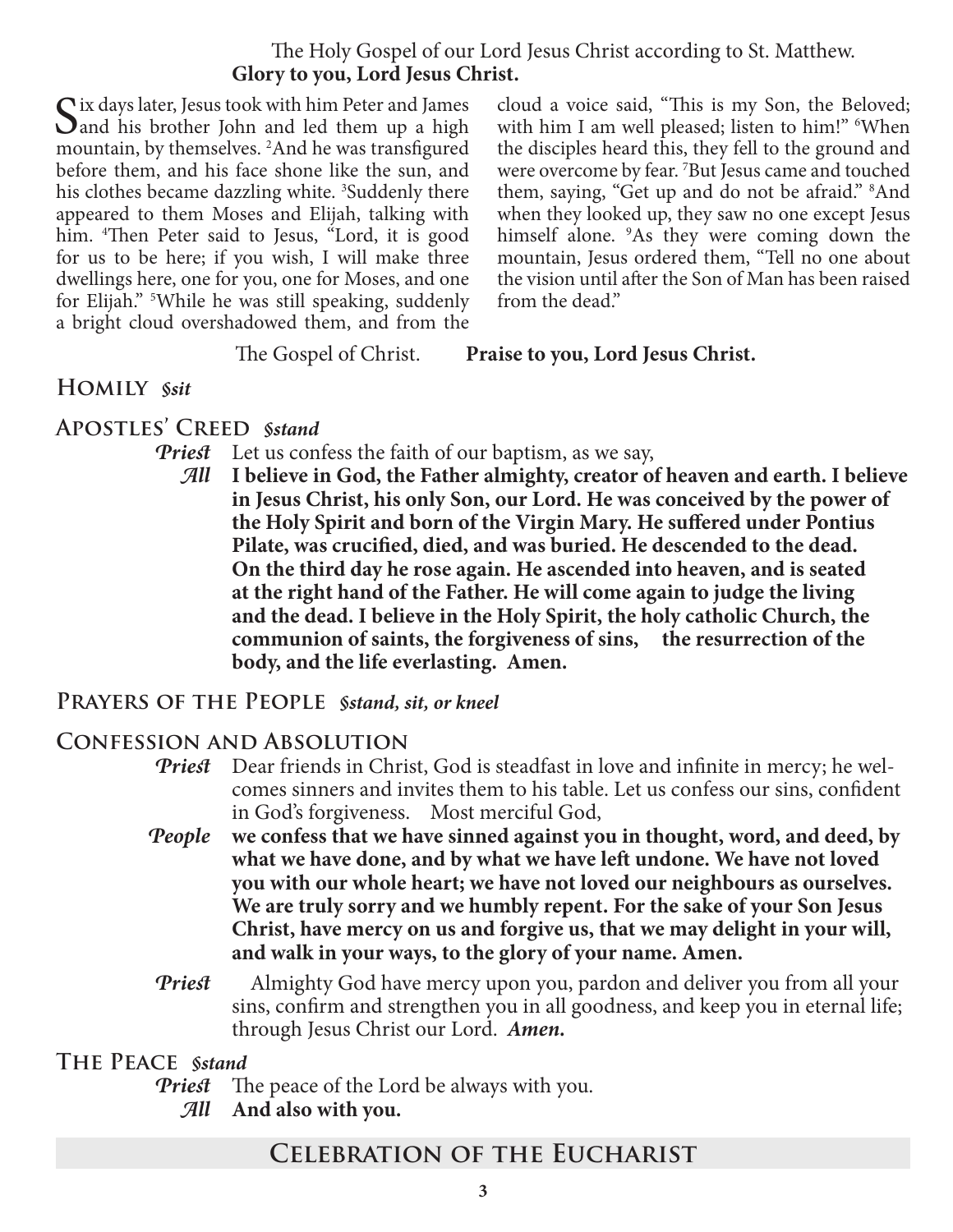#### **Offertory Sentence** *§remain standing*

*Priest* All things come of thee, O Lord.

#### *People* **And of thine own have we given thee.**

## **Prayer over the Gifts**

*Priest* Holy God, receive all we offer you this day, and bring us to that radiant glory which we see in the transfigured face of Jesus Christ our Lord. *Amen.*

## **Great Thanksgiving** *Eucharistic Prayer 5*

*Priest* The Lord be with you. *People* **And also with you.** Lift up your hearts. **We lift them to the Lord.** Let us give thanks to the Lord our God. **It is right to give our thanks and praise.**

**Priest** We give you thanks and praise, almighty God, for the gift of a world full of wonder, and for our life which comes from you. By your power you sustain the universe.

## *People* **Glory to you for ever and ever.**

You created us to love you with all our heart, and to love each other as ourselves, but we rebel against you by the evil that we do. In Jesus, your Son, you bring healing to our world and gather us into one great family. Therefore, with all who serve you on earth and in heaven, we praise your wonderful name, as we sing,

## **SANCTUS, BENEDICTUS** How

*All* **Holy, holy, holy Lord, God of power and might, heaven and earth are full of your glory. Hosanna in the highest.**

## **Blessed is he who comes in the name of the Lord.**

#### **Hosanna in the highest.** *§remain standing, sit, or kneel*

*Priest* We give you thanks and praise, loving Father, because in sending Jesus, your Son, to us you showed us how much you love us. He cares for the poor and the hungry. He suffers with the sick and the rejected. Betrayed and forsaken, he did not strike back but overcame hatred with love. On the cross he defeated the power of sin and death. By raising him from the dead you show us the power of your love to bring new life to all your people. **Glory to you for ever and ever.**

On the night before he gave up his life for us, Jesus, at supper with his friends, took bread, gave thanks to you, broke it, and gave it to them, saying, "Take this, all of you, and eat it: this is my body which is given for you." After supper, Jesus took the cup of wine, said the blessing, gave it to his friends, and said, "Drink this, all of you: this is the cup of my blood, the blood of the new and eternal covenant, which is shed for you and for many, so that sins may be forgiven. Do this in memory of me." **Glory to you for ever and ever.**

Gracious God, with this bread and wine we celebrate the death and resurrection of Jesus, and we offer ourselves to you in him. Send your Holy Spirit on us and on these gifts, that we may know the presence of Jesus in the breaking of bread, and share in the life of the family of your children. **Glory to you for ever and ever.** Father, you call us to be your servants; fill us with the courage and love of Jesus, that all the world may gather in joy at the table of your kingdom. We sing your praise, almighty Father, through Jesus, our Lord, in the power of the Holy Spirit, now and for ever.

**Glory to you for ever and ever. Amen.**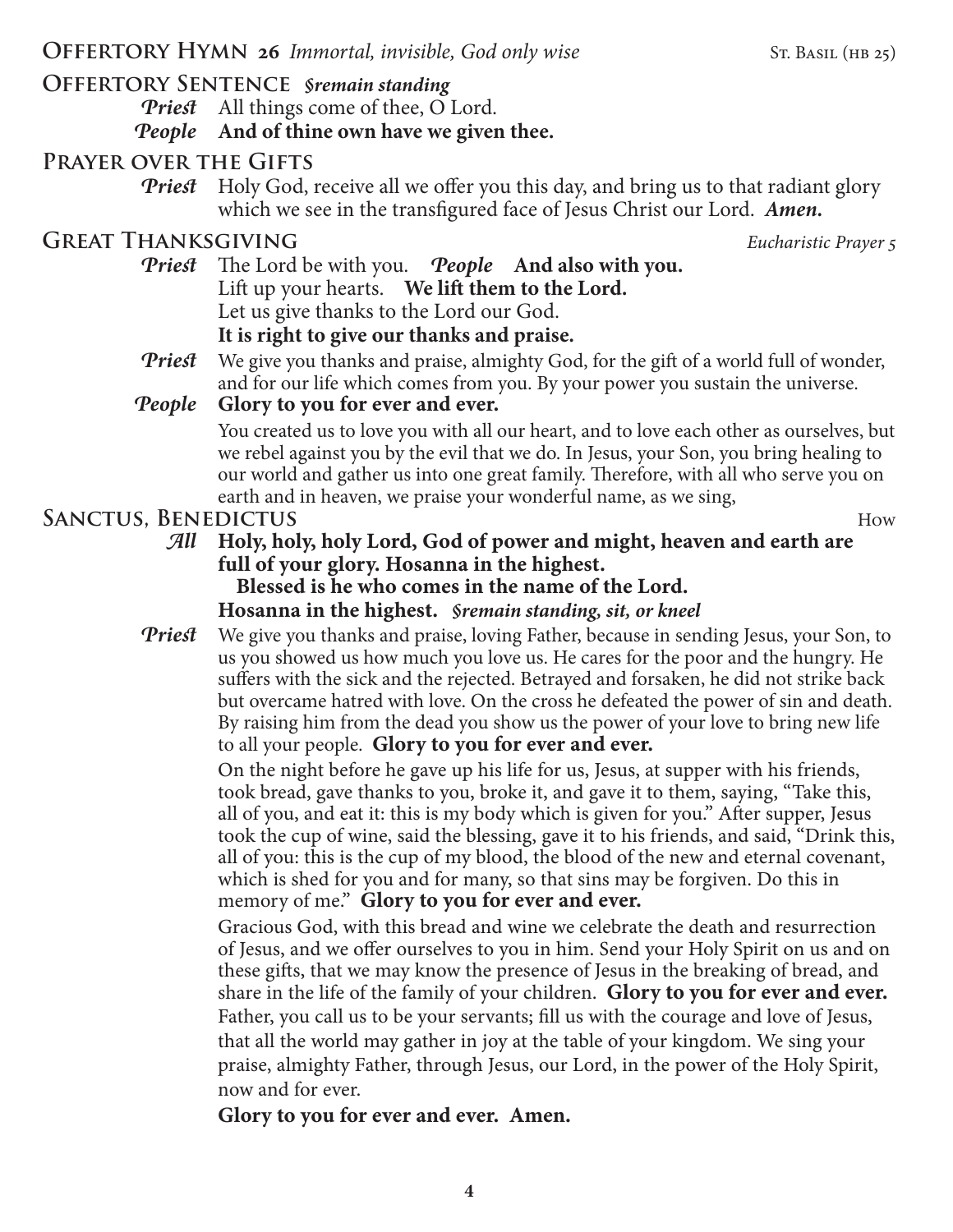## **Lord's Prayer**

*Priest* As our Saviour taught us, let us pray,

*All* **Our Father in heaven, hallowed be your name, your kingdom come, your will be done, on earth as in heaven. Give us today our daily bread. Forgive us our sins as we forgive those who sin against us. Save us from the time of trial, and deliver us from evil. For the kingdom, the power, and the glory are yours, now and for ever. Amen.**

## **Breaking of the Bread 2**

*Priest* We break this bread to share in the body of Christ

#### *All* **We, being many, are one body, for we all share in the one bread.**

**Fraction Anthem** *Agnus Dei* from *Holy Trinity Service* Christopher Tambling (1964–)

#### **Invitation**

*Priest* The gifts of God for the People of God.

*People* **Thanks be to God.**

## **The Communion**

*During the administration of Communion and the Ablutions, the choir will sing:* HYMN 329 *Thee we adore, O hidden Saviour* ADORO TE ANTHEM *Draw nigh and take the Body of the Lord* **ORLANDO GIBBONS** (1583-1625)

## **Prayer after Communion** *§stand*

*Priest* Holy God, we see your glory in the face of Jesus Christ. May we who are partakers of his table reflect his life in word and deed, that all the world may know his power to change and save. We ask this in his name. *Amen.*

## **Doxology**

*Priest* Glory to God

*All* **whose power, working in us, can do infinitely more than we can ask or imagine. Glory to God from generation to generation, in the Church and in Christ Jesus, for ever and ever. Amen.**

## **Blessing**

*Priest* The peace of God, which passeth all understanding, keep your hearts and minds in the knowledge and love of God, and of his Son Jesus Christ our Lord: And the blessing of God almighty, the Father, the Son, and the Holy Spirit be amongst you and remain with you always. *Amen.*

## **Announcements** *§sit*

**HYMN** 151 *Behold the amazing gift of love Sstand* ST. STEPHEN

#### **Dismissal**

**Leader** Go in peace to love and serve the Lord. *All* **Thanks be to God.**

**Voluntary** *(Mr. Kinnard) Alla Marcia -* John Ireland (1879–1962)

*You are cordially invited to Church House after the 10:30 eucharist for a luncheon provided by Delicious Dishes, after which, the 2020 Annual General Meeting will be held.*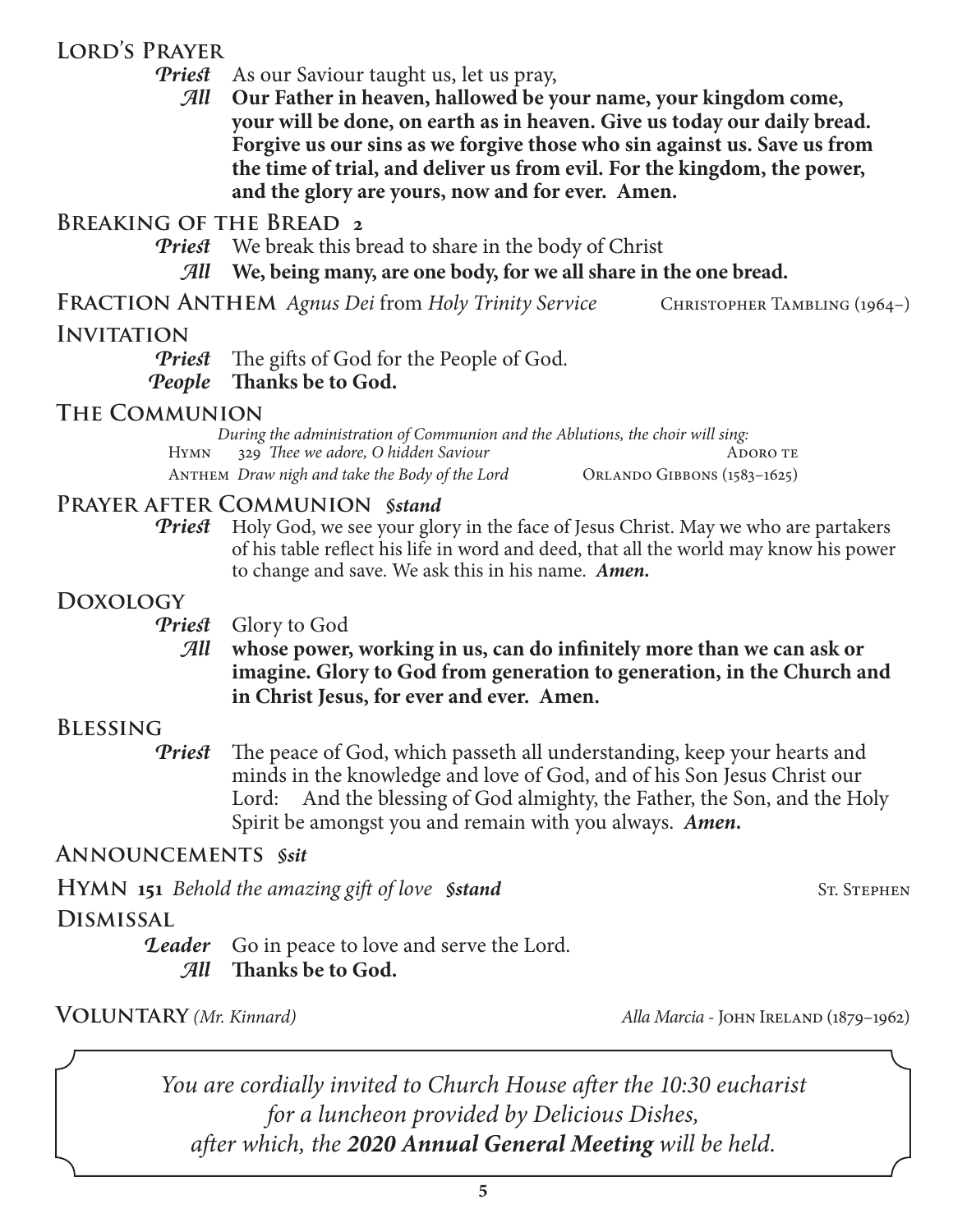# **Assisting -**

|  | Lectors Jennifer Schmidt, Don Seaton                          |  |
|--|---------------------------------------------------------------|--|
|  | <b>Chalice Bearers</b> Vera Rosolowich, Doreen Blackman       |  |
|  | Sidespersons Jan Roberts, David Owen Lucas                    |  |
|  | Subdeacon Barbara Calder                                      |  |
|  | Crucifer Don Seaton                                           |  |
|  | Acolytes Alvin Morris, Kevin Webb                             |  |
|  | Intercessor Sheila Welbergen                                  |  |
|  | <b>Oblationers</b> Peggy Eastwood, Susan Gandier              |  |
|  | <b>Counters</b> Marlene McCulloch, Jennifer Schmidt           |  |
|  | <b>Altar Guild</b> Susan Roe-Finlay                           |  |
|  | Children's Program Kendall Jackson, Monica Majur, Rohan Kiska |  |
|  | <b>Luncheon</b> Delicious Dishes (Proceeds: Delicious Dishes) |  |
|  |                                                               |  |

If you would like your birth date or anniversary published in the pew leaflet, please contact the parish office.

#### *Happy Birthday*

Stella Douglas 23 February Joy Loewen 24 February Uzoma Okonkwo 24 February Walter Mildren 24 February Matius Lastra 26 February Angela Casey 28 February

# **26 February -** *Ash Wednesday*

**19:30 -** *Sung Eucharist and Imposition of Ashes*

# *Next Sunday:* **1 March** – *First Sunday in Lent*

**08:15 -** *Said Eucharist* **• 10:30 -** *Sung Eucharist*

Genesis 2.15–17, 3.1–7 • Psalm 32 *Beati, quorum* Romans 5.12–19 • St. Matthew 4.1–11

# **Why the ashes? -** *The meaning of Ash Wednesday*

- Ashes were used as a sign of repentance in the old testament
- Ashes are a public sign of our intent to die to our worldly desires and live in Christ
- Ashes also symbolize grief, in this case, grief for our sins
- As our foreheads are being marked, the priest says, "Remember that you are dust, and unto dust you shall return"
- The ashes come from the blessed palms used in the Palm Sunday celebration of the previous year

# *Forthcoming Service to Note*

**Sunday 8 March -** *The Second Sunday in Lent* **16:00 -** *Choral Evensong*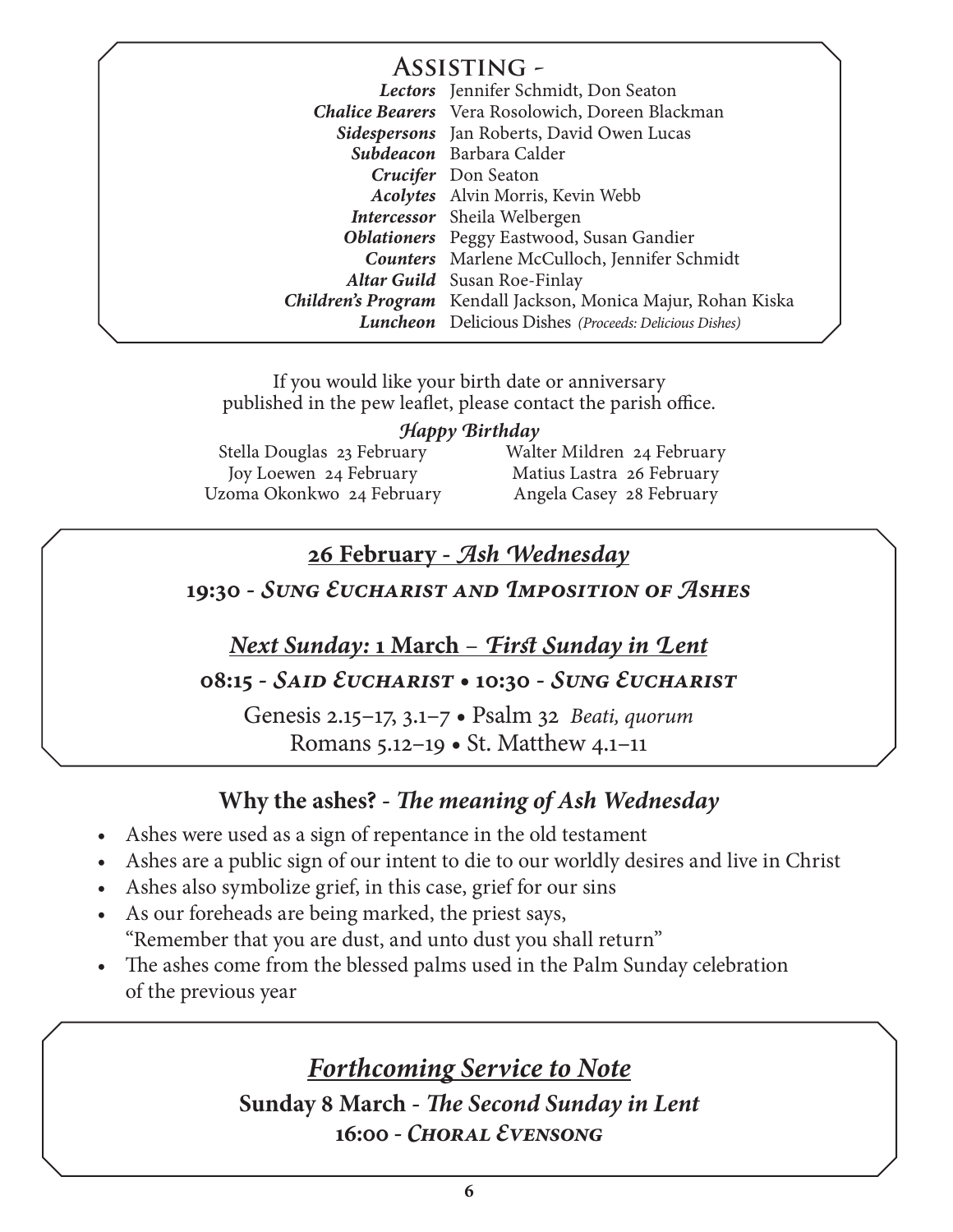**St. Luke's is a scent-free space.**

#### **Please be aware that scents may cause allergic/asthmatic reactions in some of our congregants.**

#### **In order not to spoil the service for other members of the congregation, please silence electronic devices such as cellphones.**

# **Notices**

#### *Bible Study*

**Tuesdays, 10:00** in the boardroom. We are studying the book *The Last Week, What the Gospels really teach about Jesus's final days in Jerusalem*. The book can be ordered from any book store, but you can still participate without it! This will carry us up to Holy Week. *We invite you to join our lively studies and discussions.*

#### *Hospitality Drop-in*

On **25 February**, we celebrate Shrove Tuesday with a pancake and sausage/bacon breakfast for our guests. Volunteers are needed to help that morning. Come early and cook, or come later and help clean up. Donations are needed for sausages, bacon, juice, fresh fruit, or cash to make it a great breakfast. We always have a great fellowship with each other and the guests. *Contact Barbara Calder(204.453.9219) bccalder@shaw.ca*

#### *Congratulations to Alvin and Wendy on the birth of Dreyden.*

#### *Annual General Meeting*

This year's meeting is being held **today.** PDF copies of the booklet have been emailed to parishioners on the newsletter mailing list. If you wish a printed copy, a limited number will be available in the parish hall. Please share.

#### *Shrove Tuesday*

**Tuesday 25 February.** A Pancake Supper will be held in the parish hall. All-you-can-eat pancakes with three sausages will be served for a minimal cost of \$10.00 per person. Children, 15 and under, are free. Included in the ticket price will be dessert and tea, coffee, or juice. Supper will be served starting at 17:00 until 19:00. *Mark your calendars – we would love to see you there. Your support is very much appreciated.*

*Thank you* to all those who have contributed to educating children in Haiti. It is very much appreciated! *Colin and Elizabeth Briggs*

Do you wish to receive the *Anglican Journal* newspaper? If you are attending and contributing to an Anglican church in Canada, just complete the form on the webpage below, or send an email to <circulation@national.anglican.ca> and the *Journal* staff will set up a subscription in your name. www.anglicanjournal.com/newsubscription

# *Please include the following people in your prayers:*

#### **Parishioners:**

Bob Douglas, Susan Stephen, Ted Rennie, Lori Kroeger, Paul Hogue, Paul and Beryl Magel, Nancy Dunn, Jeff Brown, Bill Brant, Georgie Snead, Orest Rosolowich, Fr. Tom Graham, Ann Croft, Dorothy and John Funnell, Ted R., Shirley and Neil Almdal, Cecile Chiddenton, John Judge.

#### **Friends and Family:**

Tim Plett, Mike Kondracki, r.i.p., Glen King, Trish, r.i.p., Anne Richardson, r.i.p., Pam Lock, R.I.P., John Lock, Tom Lucas, Jim M., David Hagerman, Lar, Marcus, Simon, Kayla, Jason, Jim Carr, Alain Carlson, The Rev. Canon John Ezeobi, Jenny Miller, George Peterson, Daphne W., Walter Mildren, Ed Miller, George Nelson, Everett Lampman.